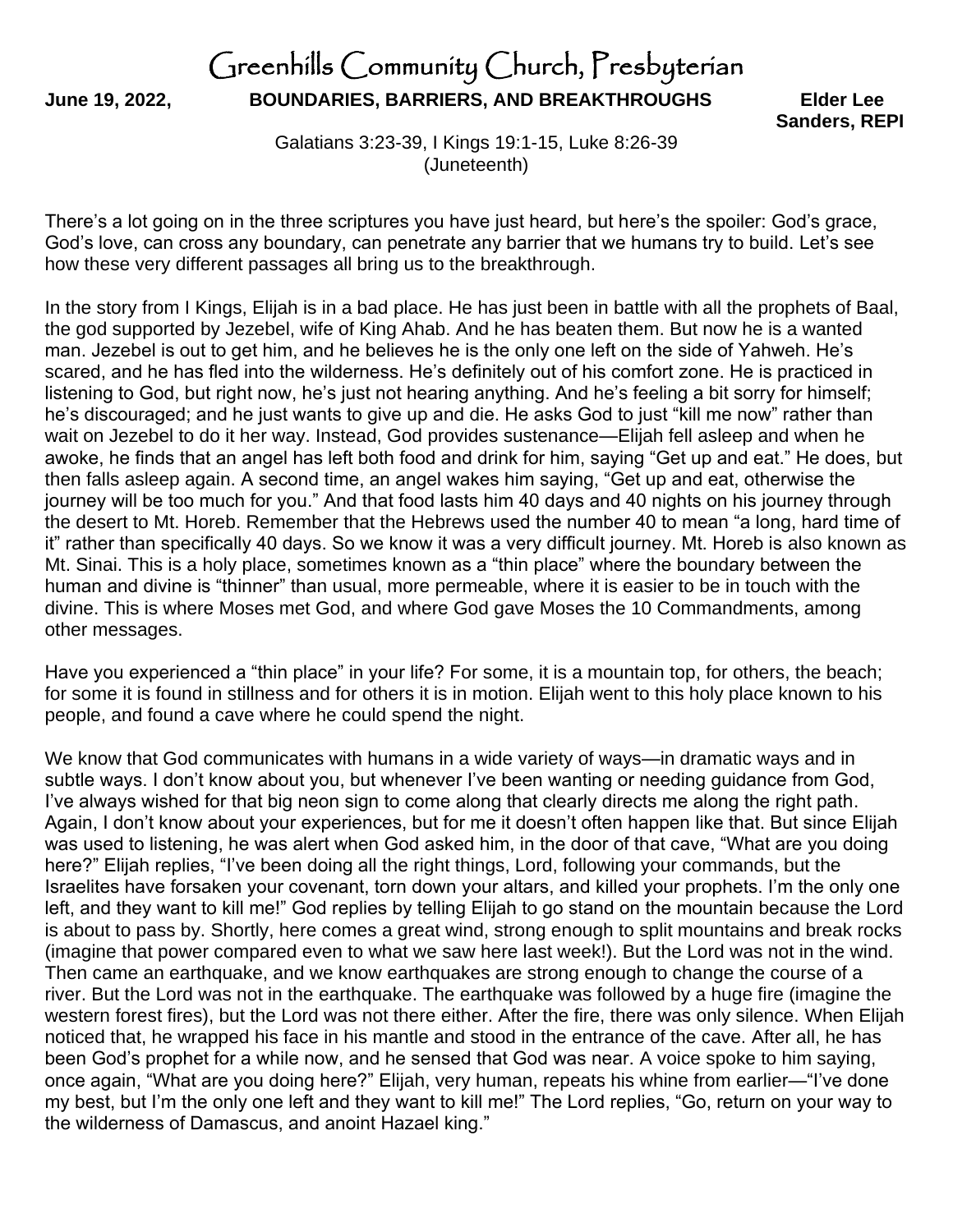Notice that God does not tell Elijah he "shouldn't feel that way;" doesn't reprimand him. But God makes it clear that there is something for Elijah to do and that it is time to go do it. The time for self-pity is over. Elijah has seen God's power, and has received God's sustaining food, and to his credit, he goes. Clearly, it is okay to be discouraged, but it is not okay to give up. We are not alone, and there is work to be done.

Now let's fast-forward about 900 years, to the time of Jesus. This is another story full of vivid images. One of the key things to note is that Jesus leaves his own territory and crosses the lake, to the "opposite side," into the Gerasene district—this is Gentile territory. It is a geographic and political boundary, significantly, and Luke uses this to tell us that no one is beyond the reach of Christ's redeeming healing love. The man that Jesus and his disciples meet there is a man who has lost himself. He is totally cut off from himself and others because of the demons inside him. He doesn't even know his own name. He's homeless, he's naked, he's unclean. He is the ultimate outcast. But Jesus doesn't fear him, doesn't look down on him, doesn't tell him to go away and clean up, doesn't say, "he's not a Jew, so let's just pass on by—we'll let his own people take care of him." No one would have blamed him if he had. But Jesus saw the desperate need, the pain in this man, and calls out the demons. The demons recognize Jesus' power and beg him not to send them back into the abyss, that is, destruction. Jesus lets them go into a herd of pigs, which they then run off the cliff into the lake! You can imagine how the pig herders reacted. Their livelihood had just been destroyed! They told everyone in town, who came out to see what was going on. They saw the man, his life completely reversed, now with clothes on and sitting at Jesus' feet. It scared them and they asked Jesus to leave the area, which he did. (You will remember that Jesus never stayed in places where he was not wanted.) The newly healed man asked to go with Jesus, but Jesus told him to go home and tell people what God had done for him. And he did—he became the first disciple to the Gentiles! Jesus ignored the boundaries, the distinctions between Jews and Gentiles. He saw only the need for wholeness in that beleaguered man, and he broke through the barriers of race and nationality to heal him. Jesus' presence (think of it as the ultimate "thin place") and power disrupt the social order. That sort of power is not what any of us are used to, and it can be scary to think about. But breaking down barriers between people is exactly what we are called to do, and it is one way in which healing begins for us and for others.

Elijah feels, like each of us probably does at some point, separated from God, tempted to give up on himself and his ministry. But even then, God feeds, nurtures Elijah. God reminds Elijah that he is not really alone (note the displays of God's power) and then sends him on his way, with an assignment. Our Gerasene man is definitely cut off from people and from God; he is being controlled by a legion of demons. Jesus restores the man's humanity, his wholeness, and then gives him a job to do as well. If the man had gone with Jesus, no one in his community would ever really know what had happened. Rumors might circulate, but with no real evidence. The man would probably be forgotten. But if he stays in his home area, he has the opportunity to demonstrate the change that has taken place, to remind people of what he had been, and to tell what God had done for him—a very powerful witness. BREAK God's grace and love will not let boundaries or barriers stop God from making all things new. What are our boundaries and barriers? Paul, in Galatians, names a few from his time: race (Jew vs. Gentile), gender, social status (slave vs. free). We might add a few from our own, that is, categories that tend to separate us from one another:

- US born or undocumented immigrant
- Monied or working class or poor
- Skin color
- Political party
- **Denomination**
- Sexual orientation
- And sometimes, whichever college or pro team you root for